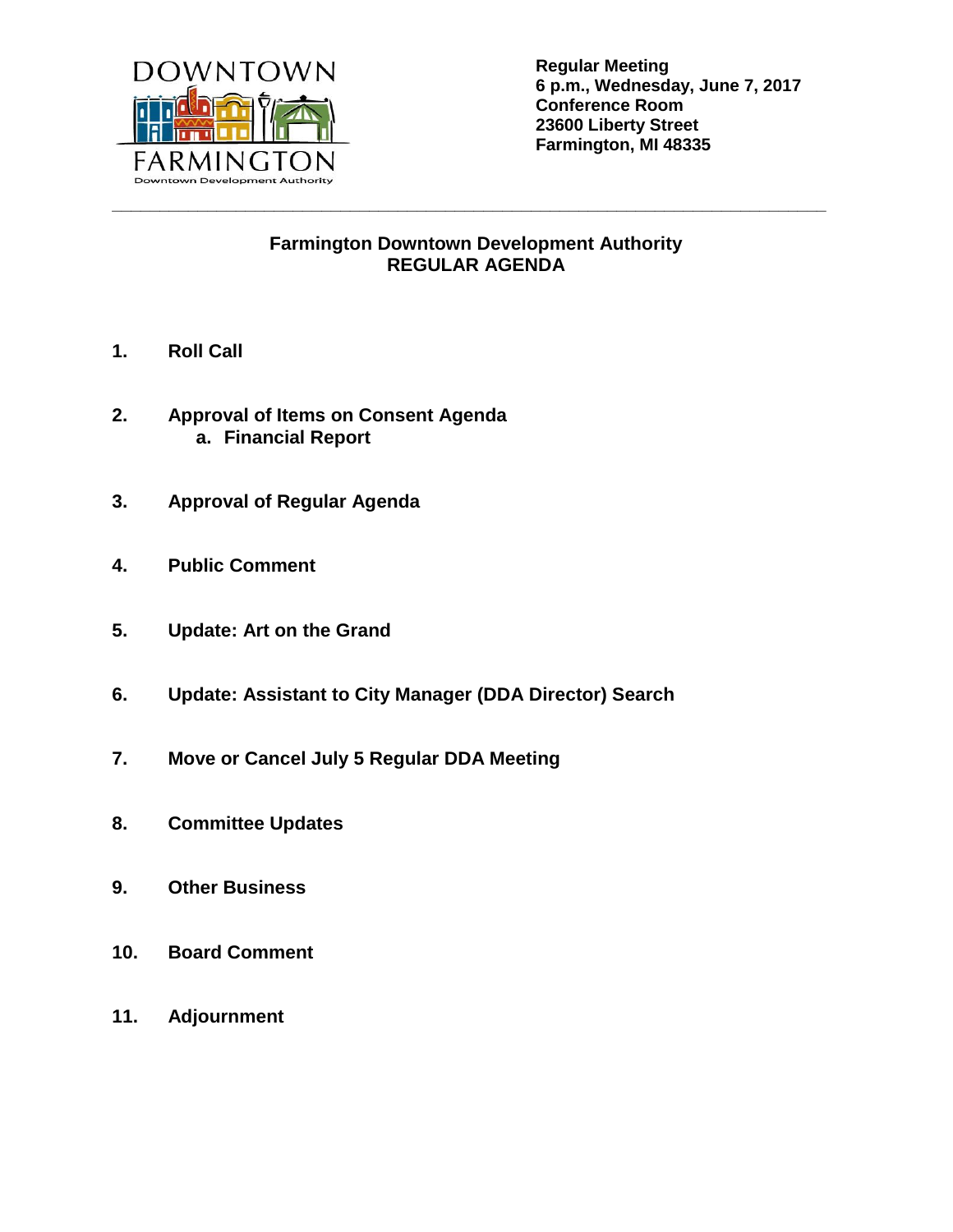| 05/11/2017 02:19 PM                      |                                                                                                   |                               | TRIAL BALANCE REPORT FOR CITY OF FARMINGTON |                        | 1/3<br>Page                   |                            |                             |                |
|------------------------------------------|---------------------------------------------------------------------------------------------------|-------------------------------|---------------------------------------------|------------------------|-------------------------------|----------------------------|-----------------------------|----------------|
| User: anorgard                           |                                                                                                   |                               | PERIOD ENDING 04/30/2017                    |                        |                               |                            |                             |                |
| DB: Farmington                           |                                                                                                   |                               |                                             | ACTIVITY FOR           |                               |                            |                             |                |
| GL NUMBER                                | DESCRIPTION                                                                                       | $2016 - 17$<br>AMENDED BUDGET | BEG. BALANCE<br>07/01/2016                  | MONTH<br>04/30/17      | YEAR-TO-DATE<br>THRU 04/30/17 | END BALANCE<br>04/30/2017  | AVAILABLE<br><b>BALANCE</b> | % BDGT<br>USED |
|                                          | Fund 248 - DOWNTOWN DEVELOPMENT AUTHORITY                                                         |                               |                                             |                        |                               |                            |                             |                |
| Assets                                   |                                                                                                   |                               |                                             |                        |                               |                            |                             |                |
| Dept 000.00                              |                                                                                                   |                               |                                             |                        |                               |                            |                             |                |
| 248-000.00-001.000                       | CASH-GENERAL RECEIVING                                                                            |                               | 326, 110.45                                 | (146, 132.51)          | 50,206.13                     | 376, 316.58                |                             |                |
| 248-000.00-040.000                       | A/R MISCELLANEOUS                                                                                 |                               | 4,050.00                                    | 0.00                   | (4, 050.00)                   | 0.00                       |                             |                |
| 248-000.00-072.000<br>248-000.00-084.101 | DUE FROM OAKLAND COUNTY<br>DUE FROM GENERAL FUND                                                  |                               | 0.00<br>0.00                                | 32, 317.08<br>7,085.58 | 32, 317.08<br>7,085.58        | 32, 317.08<br>7,085.58     |                             |                |
| 248-000.00-102.000                       | PREPAID EXPENSES                                                                                  |                               | 500.00                                      | 0.00                   | (500.00)                      | 0.00                       |                             |                |
| 248-000.00-130.000                       | LAND                                                                                              |                               | 460,579.70                                  | 0.00                   | 0.00                          | 460,579.70                 |                             |                |
| 248-000.00-132.000                       | LAND IMPV, DEPRECIABLE                                                                            |                               | 121,638.22                                  | 0.00                   | 0.00                          | 121,638.22                 |                             |                |
| 248-000.00-132.101                       | LAND IMPV, GREEN AREAS                                                                            |                               | 303,890.99                                  | 0.00                   | 0.00                          | 303,890.99                 |                             |                |
| 248-000.00-133.000                       | ACCUM DEPREC, LAND IMP                                                                            |                               | (168, 023.25)                               | 0.00                   | 0.00                          | (168, 023.25)              |                             |                |
| 248-000.00-136.000                       | <b>BUILDINGS</b>                                                                                  |                               | 86, 413.53                                  | 0.00                   | 0.00                          | 86, 413.53                 |                             |                |
| 248-000.00-137.000<br>248-000.00-146.000 | ACCUM DEPREC, BUILDINGS<br>OFFICE FURNITURE & EQUIP                                               |                               | (24, 785.24)<br>25, 917.11                  | 0.00<br>0.00           | 0.00<br>0.00                  | (24, 785.24)<br>25, 917.11 |                             |                |
| 248-000.00-147.100                       | ACCUM DEPREC, OFFICE                                                                              |                               | (11, 670.85)                                | 0.00                   | 0.00                          | (11, 670.85)               |                             |                |
|                                          |                                                                                                   |                               |                                             |                        |                               |                            |                             |                |
| Total Dept 000.00                        |                                                                                                   |                               | 1,124,620.66                                | (106, 729.85)          | 85,058.79                     | 1,209,679.45               |                             |                |
| TOTAL ASSETS                             |                                                                                                   |                               | 1,124,620.66                                | (106, 729.85)          | 85,058.79                     | 1,209,679.45               |                             |                |
|                                          |                                                                                                   |                               |                                             |                        |                               |                            |                             |                |
| Liabilities                              |                                                                                                   |                               |                                             |                        |                               |                            |                             |                |
| Dept 000.00                              |                                                                                                   |                               |                                             |                        |                               |                            |                             |                |
| 248-000.00-202.000                       | ACCOUNTS PAYABLE, P O                                                                             |                               | 10,954.58                                   | 0.00                   | (10, 954.58)                  | 0.00                       |                             |                |
| 248-000.00-202.002<br>248-000.00-214.101 | ACCOUNTS PAYABLE, ACCRUED<br>DUE TO GENERAL FUND                                                  |                               | 1,550.00<br>10,688.63                       | 0.00<br>(14, 325.77)   | (1, 550.00)<br>(10, 686.33)   | 0.00<br>2.30               |                             |                |
| 248-000.00-301.004                       | 2009 STREETSCAPE CAP IMPROV BC                                                                    |                               | 750,000.00                                  | 0.00                   | 0.00                          | 750,000.00                 |                             |                |
| 248-000.00-301.005                       | 2013 GROVE STREET CIB                                                                             |                               | 561, 344.39                                 | 0.00                   | 0.00                          | 561, 344.39                |                             |                |
| Total Dept 000.00                        |                                                                                                   |                               | 1,334,537.60                                | (14, 325.77)           | (23, 190.91)                  | 1, 311, 346.69             |                             |                |
|                                          |                                                                                                   |                               |                                             |                        |                               |                            |                             |                |
| TOTAL LIABILITIES                        |                                                                                                   |                               | 1,334,537.60                                | (14, 325.77)           | (23, 190.91)                  | 1,311,346.69               |                             |                |
| Fund Equity                              |                                                                                                   |                               |                                             |                        |                               |                            |                             |                |
| Dept 000.00<br>248-000.00-365.901        | RESERVE, DEBT SERVICE                                                                             |                               | (1, 311, 344.39)                            | 0.00                   | 0.00                          | (1, 311, 344.39)           |                             |                |
| 248-000.00-390.000                       | FUND BALANCE                                                                                      |                               | 272,504.74                                  | 0.00                   | 9,662.50                      | 282, 167.24                |                             |                |
| 248-000.00-393.000                       | ASSIGNED FUND BALANCE, FACADE                                                                     |                               | 25,300.00                                   | 0.00                   | 0.00                          | 25,300.00                  |                             |                |
| 248-000.00-393.001                       | ASSIGNED FUND BALANCE, HARVEST                                                                    |                               | 1,000.00                                    | 0.00                   | (1,000.00)                    | 0.00                       |                             |                |
|                                          | 248-000.00-393.002 ASSIGNED FUND BALANCE, DWNTWN<br>248-000.00-398.000 INVESTED IN CAPITAL ASSETS |                               | 8,662.50<br>793,960.20                      | 0.00<br>0.00           | (8,662.50)<br>0.00            | 0.00<br>793,960.20         |                             |                |
|                                          |                                                                                                   |                               |                                             |                        |                               |                            |                             |                |
| Total Dept 000.00                        |                                                                                                   |                               | (209, 916.95)                               | 0.00                   | 0.00                          | (209, 916.95)              |                             |                |
| TOTAL FUND EQUITY                        |                                                                                                   |                               | (209, 916.95)                               | 0.00                   | 0.00                          | (209, 916.95)              |                             |                |
|                                          |                                                                                                   |                               |                                             |                        |                               |                            |                             |                |
| Revenues<br>Dept 000.00                  |                                                                                                   |                               |                                             |                        |                               |                            |                             |                |
| 248-000.00-403.001                       | PROPERTY TAXES, OPR, REV                                                                          | 0.00                          |                                             | 0.00                   | (531.82)                      | (531.82)                   | 531.82                      | 100.00         |
|                                          | 248-000.00-403.007 PROPERTY TAXES, TIFA<br>248-000.00-573.000 LOCAL COMMUNITY STABILIZATION       | 245,000.00<br>12,000.00       |                                             | 23,893.22<br>0.00      | 233, 384.75<br>0.00           | 233, 384.75<br>0.00        | 11,615.25<br>12,000.00      | 95.26<br>0.00  |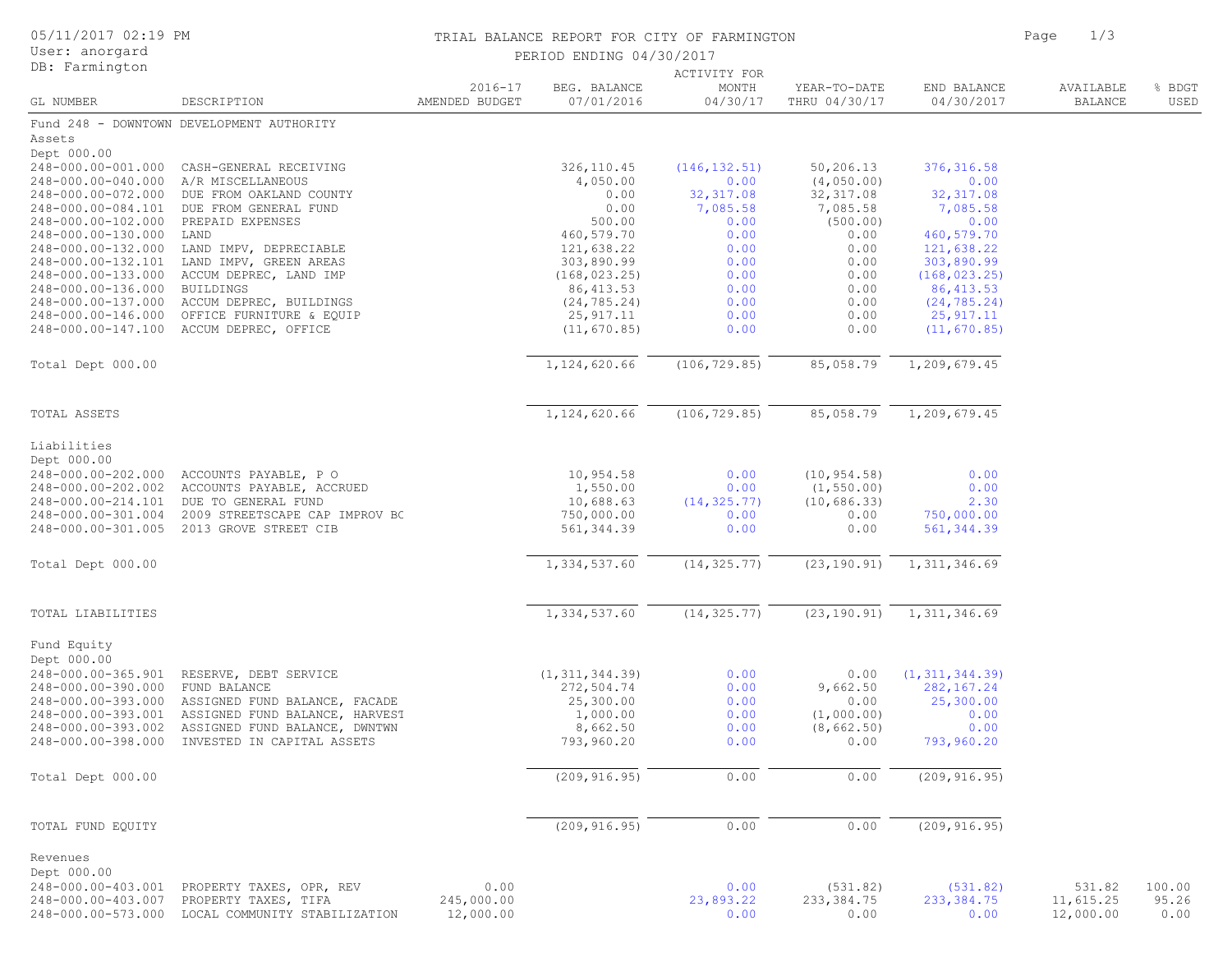| 05/11/2017 02:19 PM<br>User: anorgard |                                                |                          | TRIAL BALANCE REPORT FOR CITY OF FARMINGTON | 2/3<br>Page         |               |             |                |        |
|---------------------------------------|------------------------------------------------|--------------------------|---------------------------------------------|---------------------|---------------|-------------|----------------|--------|
|                                       |                                                | PERIOD ENDING 04/30/2017 |                                             |                     |               |             |                |        |
| DB: Farmington                        |                                                |                          |                                             | <b>ACTIVITY FOR</b> |               |             |                |        |
|                                       |                                                | $2016 - 17$              | BEG. BALANCE                                | MONTH               | YEAR-TO-DATE  | END BALANCE | AVAILABLE      | % BDGT |
| GL NUMBER                             | DESCRIPTION                                    | AMENDED BUDGET           | 07/01/2016                                  | 04/30/17            | THRU 04/30/17 | 04/30/2017  | <b>BALANCE</b> | USED   |
|                                       | Fund 248 - DOWNTOWN DEVELOPMENT AUTHORITY      |                          |                                             |                     |               |             |                |        |
| Revenues                              |                                                |                          |                                             |                     |               |             |                |        |
|                                       | 248-000.00-664.000 INVESTMENT INCOME           | 1,000.00                 |                                             | 369.39              | 2,246.05      | 2,246.05    | (1, 246.05)    | 224.61 |
|                                       |                                                |                          |                                             |                     |               |             |                |        |
| Total Dept 000.00                     |                                                | 258,000.00               |                                             | 24, 262.61          | 235,098.98    | 235,098.98  | 22,901.02      | 91.12  |
|                                       | Dept 759.00-PRINCIPAL SHOPPING DISTRICT        |                          |                                             |                     |               |             |                |        |
| 248-759.00-671.000 REVENUES, OTHER    |                                                | 10,000.00                |                                             | 0.00                | 2,449.15      | 2,449.15    | 7,550.85       | 24.49  |
|                                       | 248-759.00-672.001 DDA DISTRICT, SP ASSESSMENT | 216,000.00               |                                             | 15,509.44           | 216,000.00    | 216,000.00  | 0.00           | 100.00 |
|                                       | Total Dept 759.00-PRINCIPAL SHOPPING DISTRICT  | 226,000.00               |                                             | 15,509.44           | 218,449.15    | 218,449.15  | 7,550.85       | 96.66  |
|                                       |                                                |                          |                                             |                     |               |             |                |        |
| Dept 762.00-ART ON THE GRAND          |                                                |                          |                                             |                     |               |             |                |        |
| 248-762.00-654.000                    | VENDOR FEES                                    | 2,000.00                 |                                             | 425.00              | 425.00        | 425.00      | 1,575.00       | 21.25  |
| 248-762.00-654.100                    | SPONSORSHIPS                                   | 4,000.00                 |                                             | 3,750.00            | 3,750.00      | 3,750.00    | 250.00         | 93.75  |
| 248-762.00-671.000                    | REVENUES, OTHER                                | 4,000.00                 |                                             | 1,250.00            | 1,250.00      | 1,250.00    | 2,750.00       | 31.25  |
| Total Dept 762.00-ART ON THE GRAND    |                                                | 10,000.00                |                                             | 5,425.00            | 5,425.00      | 5,425.00    | 4,575.00       | 54.25  |
| Dept 764.00-HARVEST MOON CELEBRATION  |                                                |                          |                                             |                     |               |             |                |        |
| 248-764.00-646.000                    | CONCESSION, HARVEST MOON                       | 20,000.00                |                                             | 0.00                | 28, 241.00    | 28, 241.00  | (8, 241.00)    | 141.21 |
| 248-764.00-651.000                    | ADMISSIONS, HARVEST MOON                       | 13,000.00                |                                             | 0.00                | 18,347.06     | 18,347.06   | (5, 347.06)    | 141.13 |
| 248-764.00-654.100                    | SPONSORSHIPS                                   | 4,000.00                 |                                             | 0.00                | 2,200.00      | 2,200.00    | 1,800.00       | 55.00  |
| 248-764.00-671.000                    | REVENUES, OTHER                                | 1,000.00                 |                                             | 0.00                | 600.00        | 600.00      | 400.00         | 60.00  |
|                                       |                                                |                          |                                             |                     |               |             |                |        |
|                                       | Total Dept 764.00-HARVEST MOON CELEBRATION     | 38,000.00                |                                             | 0.00                | 49,388.06     | 49,388.06   | (11, 388.06)   | 129.97 |
| Dept 766.00-RHYTHMZ IN RILEY PARK     |                                                |                          |                                             |                     |               |             |                |        |
| 248-766.00-654.100 SPONSORSHIPS       |                                                | 15,600.00                |                                             | 600.00              | 2,800.00      | 2,800.00    | 12,800.00      | 17.95  |
|                                       | Total Dept 766.00-RHYTHMZ IN RILEY PARK        | 15,600.00                |                                             | 600.00              | 2,800.00      | 2,800.00    | 12,800.00      | 17.95  |
|                                       |                                                |                          |                                             |                     |               |             |                |        |
| TOTAL REVENUES                        |                                                | 547,600.00               |                                             | 45,797.05           | 511, 161.19   | 511, 161.19 | 36,438.81      | 93.35  |
|                                       |                                                |                          |                                             |                     |               |             |                |        |
| Expenditures<br>Dept 000.00           |                                                |                          |                                             |                     |               |             |                |        |
| 248-000.00-727.000                    | OFFICE SUPPLIES                                | 500.00                   |                                             | 0.00                | 333.86        | 333.86      | 166.14         | 66.77  |
| 248-000.00-728.000                    | POSTAGE, METER                                 | 1,000.00                 |                                             | 2.30                | 1,126.59      | 1,126.59    | (126.59)       | 112.66 |
| 248-000.00-728.001                    | POSTAGE, OTHER                                 | 0.00                     |                                             | 3.86                | 3.86          | 3.86        | (3.86)         | 100.00 |
| 248-000.00-801.000                    | PROFESSIONAL SERVICES                          | 55,000.00                |                                             | 0.00                | 38,492.50     | 38,492.50   | 16,507.50      | 69.99  |
| 248-000.00-818.000                    | CONTRACTUAL SERVICES                           | 71,000.00                |                                             | 16,500.00           | 71,000.00     | 71,000.00   | 0.00           | 100.00 |
| 248-000.00-853.000                    | TELECOMMUNICATIONS                             | 600.00                   |                                             | 32.06               | 368.79        | 368.79      | 231.21         | 61.47  |
| 248-000.00-860.000                    | TRANSPORTATION                                 | 500.00                   |                                             | 326.35              | 723.79        | 723.79      | (223.79)       | 144.76 |
| 248-000.00-941.000                    | RENTALS                                        | 1,500.00                 |                                             | 0.00                | 550.00        | 550.00      | 950.00         | 36.67  |
| 248-000.00-956.000                    | MISCELLANEOUS EXPENSE                          | 4,300.00                 |                                             | 96.17               | 1,936.79      | 1,936.79    | 2,363.21       | 45.04  |
| 248-000.00-958.501                    | MEMBERSHIPS, SUBSCRIPTIONS                     | 600.00                   |                                             | 0.00                | 200.00        | 200.00      | 400.00         | 33.33  |
| 248-000.00-958.502                    | PROFESSIONAL DEV, CONFERENCES                  | 2,000.00                 |                                             | 0.00                | 322.79        | 322.79      | 1,677.21       | 16.14  |
| 248-000.00-970.000                    | CAPITAL OUTLAY                                 | 10,000.00                |                                             | 0.00                | 378.64        | 378.64      | 9,621.36       | 3.79   |
| 248-000.00-990.000                    | DEBT SERVICE                                   | 111,000.00               |                                             | 93,761.74           | 112,056.12    | 112,056.12  | (1, 056.12)    | 100.95 |
|                                       |                                                |                          |                                             |                     |               |             |                |        |
| Total Dept 000.00                     |                                                | 258,000.00               |                                             | 110,722.48          | 227, 493.73   | 227, 493.73 | 30,506.27      | 88.18  |

Dept 759.00-PRINCIPAL SHOPPING DISTRICT